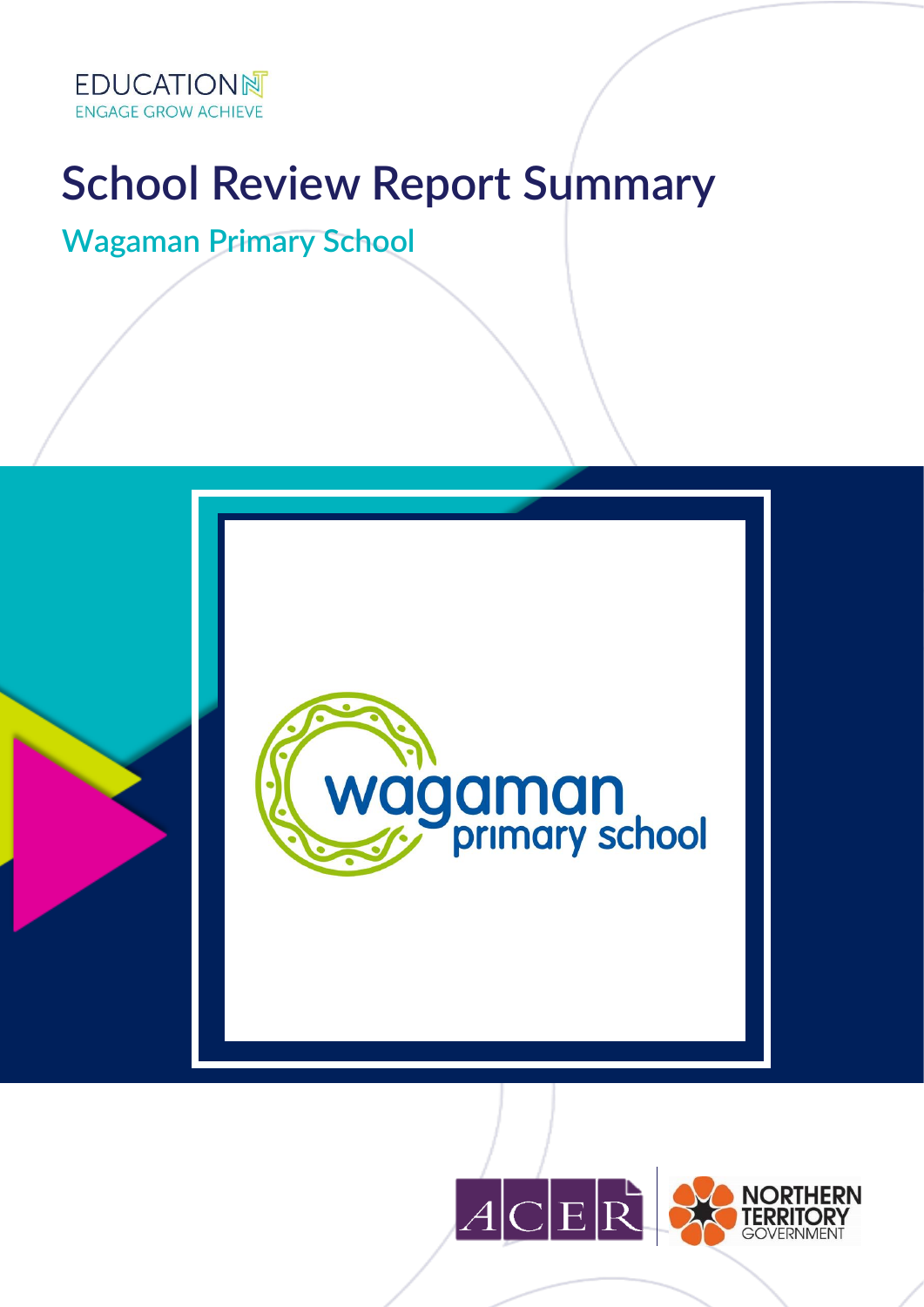| Review              | <b>School Review Report Summary</b>                                                                                                                                    |
|---------------------|------------------------------------------------------------------------------------------------------------------------------------------------------------------------|
| <b>Review Dates</b> | $26 - 28$ May 2021                                                                                                                                                     |
| Principal           | Mandy McKinnon                                                                                                                                                         |
| Reviewers           | Noel Strickland, ACER Lead Reviewer<br>Julie Perry, Principal Howard Springs Primary School, Co-Reviewer<br>Kylie Murphy, Assistant Principal Casuarina Senior College |

| <b>Acronyms</b> | <b>Full form</b>                                       |
|-----------------|--------------------------------------------------------|
| <b>AIEW</b>     | Aboriginal and Islander Education Worker               |
| <b>ASIP</b>     | Annual School Improvement Plan                         |
| <b>ASC</b>      | Assessment of Student Competencies                     |
| <b>ACER</b>     | Australian Council for Educational Research            |
| <b>DoE</b>      | Department of Education                                |
| EAP             | <b>Educational Adjustment Plan</b>                     |
| <b>EIA</b>      | Explicit Improvement Agenda                            |
| <b>FELA</b>     | Foundations of Early Literacy Achievement              |
| GloSS           | <b>Global Strategy Stage</b>                           |
| <b>IKAN</b>     | Individual Knowledge Assessment of Number              |
| <b>JAM</b>      | <b>Junior Assessment of Mathematics</b>                |
| <b>LBOTE</b>    | Language background other than English                 |
| LLI             | Levelled Literacy Intervention                         |
| <b>MM</b>       | <b>Meaningful Mathematics</b>                          |
| <b>NAPLAN</b>   | National Assessment Program Literacy and Numeracy      |
| <b>NCCD</b>     | National Consistent Collection of Data                 |
| <b>PGP</b>      | <b>Professional Growth Plan</b>                        |
| <b>PLC</b>      | <b>Professional Learning Community</b>                 |
| PAT-R / M       | Progressive Achievement Test - Reading / Mathematics   |
| SSIU            | School and System Improvement Unit                     |
| <b>SAMS</b>     | School Attendance Management System                    |
| <b>STEAM</b>    | Science, Technology, Engineering, Arts and Mathematics |
| <b>SESA</b>     | <b>Special Education Support Assistants</b>            |
| <b>SSP</b>      | <b>Student Support Plan</b>                            |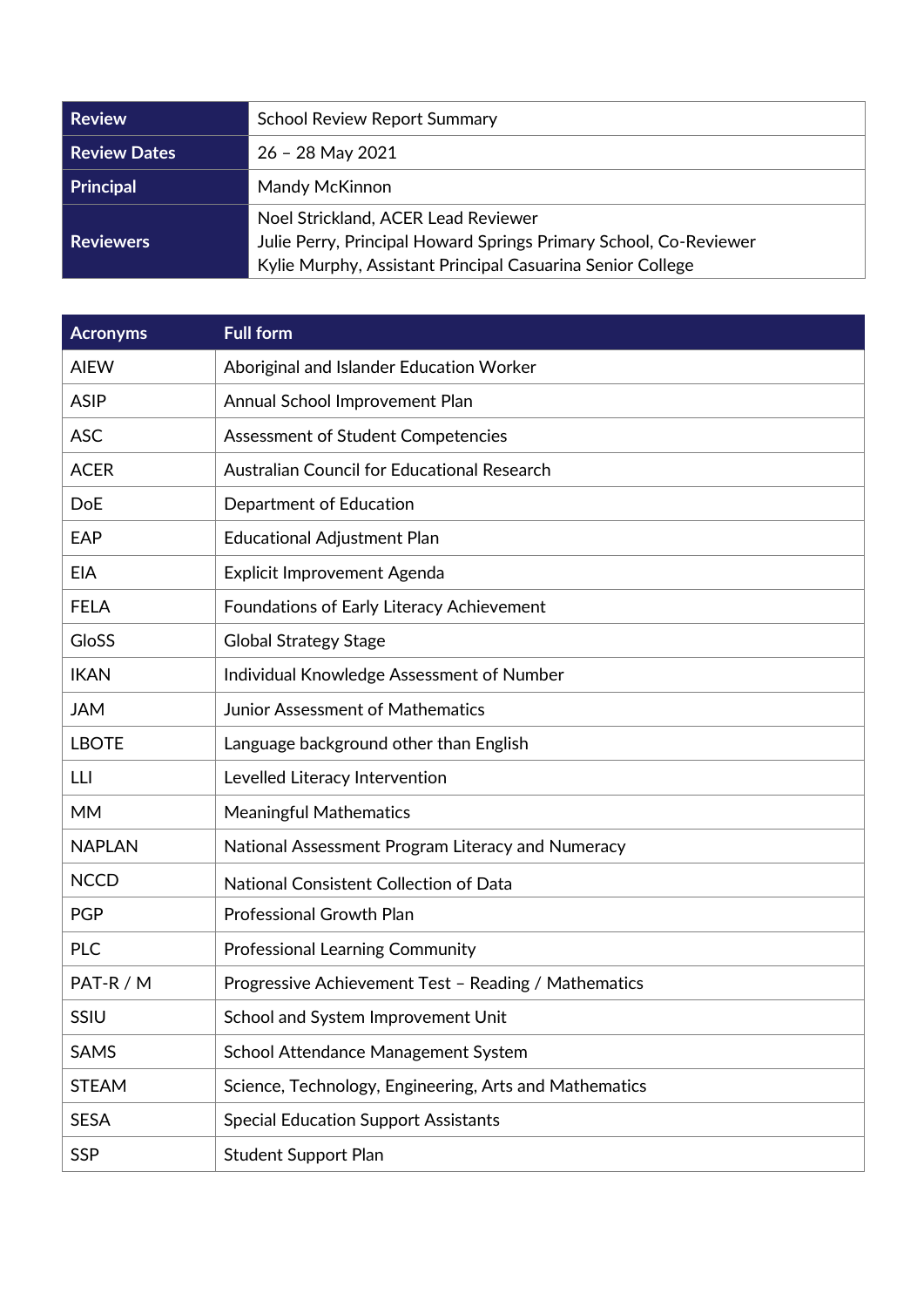## **School Context**

| <b>School Sector:</b> | Government            |          |        |
|-----------------------|-----------------------|----------|--------|
| <b>School Type:</b>   | Primary               |          |        |
| <b>Year Range:</b>    | Preschool - Year 6    |          |        |
| <b>Geolocation:</b>   | <b>Outer Regional</b> |          |        |
| <b>Region:</b>        | Darwin                | Network: | Darwin |

| <b>Staff</b>           | A. Number within | <b>B. Number interviewed</b> | C. Percentage                             |
|------------------------|------------------|------------------------------|-------------------------------------------|
|                        | <b>School</b>    |                              | $\overline{B/A)} \times 100$<br>$\bullet$ |
| <b>School Leaders</b>  | 5                | 5                            | 100%                                      |
| Permanent teachers*    | 20               | 19                           | 95%                                       |
| Teaching support staff | 11               | 9                            | 81%                                       |
| Parents                |                  |                              |                                           |
| <b>Students</b>        | 310              |                              | $\qquad \qquad \blacksquare$              |
| <b>Others</b>          |                  |                              |                                           |

\* A minimum of 85% of staff interviewed is recommended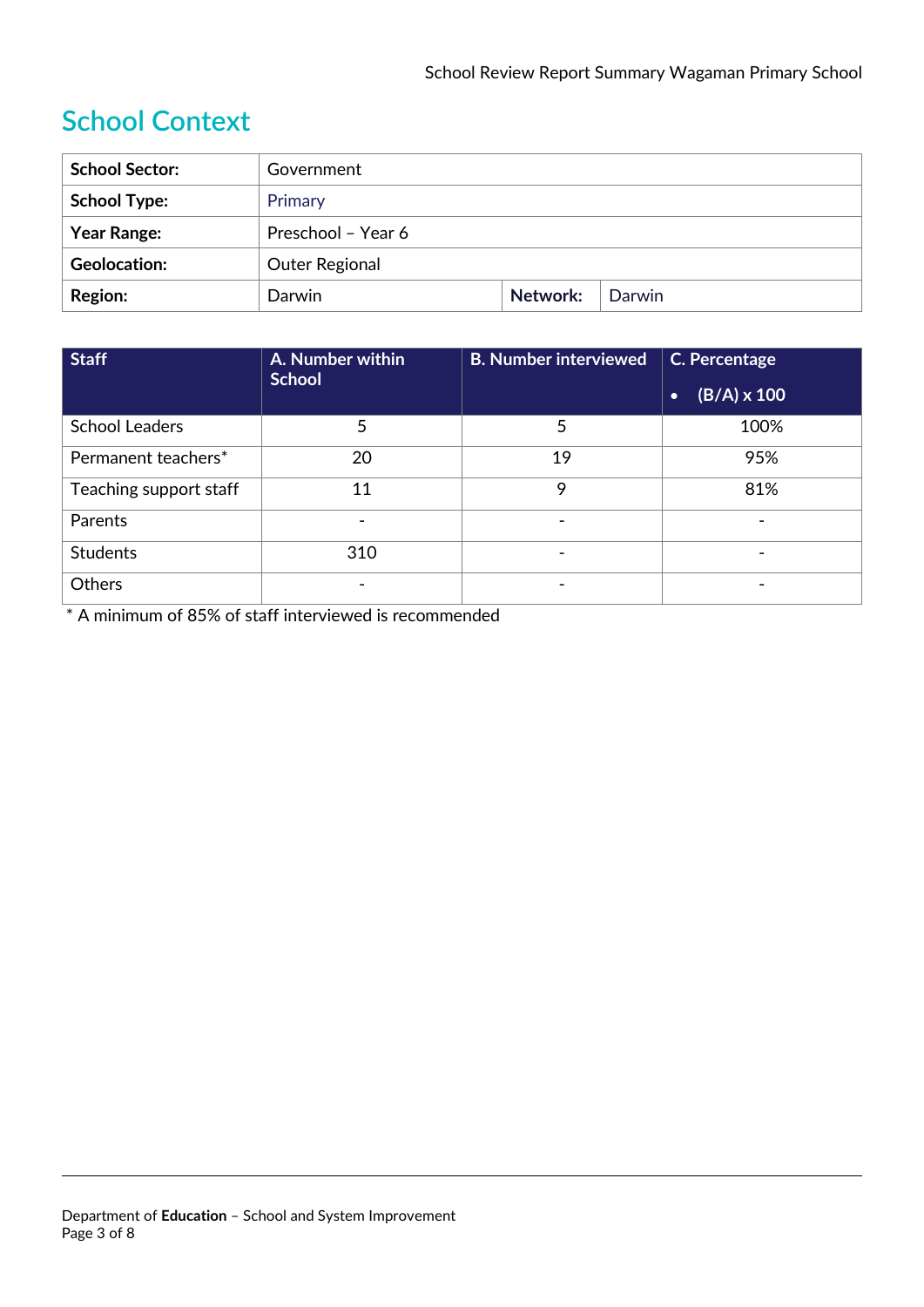#### **Commendations**

Wagaman Primary School is commended for:

- Teachers' use of comprehensive assessment processes to establish where all students are in their learning journey and to identify gaps in learning so that re-teaching can take place and that future learning activities can be planned.
- Developing a formal partnership with Camp Australia and Milestones Early Learning which has resulted in the school acquiring funding that is used to supplement the programs to support students with special needs.
- The leadership provided to the whole school community by the principal and leadership team.
- The development of schoolwide processes which are used to identify students with special needs and the range of strategies implemented to meet these needs.
- The whole-school commitment to continual learning and the expectation that all students will perform to the best of their ability.
- The creation of a culture that highly values data use which provides extensive opportunities for colleagues to gather, discuss and utilise data across mathematics, English, Social Emotional Learning, and wellbeing. This is supported with ongoing professional development in data analysis.
- The commitment to the wellbeing of every child and the learning culture of the school through the embedding of the values, Tribes Agreements and learner assets.
- The positive and caring relationships between staff, students and parents as evidenced in the comments of students, parents/carers, and staff. Parents and visitors value the cheery welcome they receive when they enter the school.
- The development of a strong sense of belonging and pride in the school, along with the positive and supportive environment that reflects the staff belief that all students can learn and grow as individuals.
- The high levels of trust across staff and leadership that supports the learning culture in the school and models continuous learning for students.
- The clean and well-maintained gardens and facilities which contribute to the positive school atmosphere and a variety of interactive learning opportunities.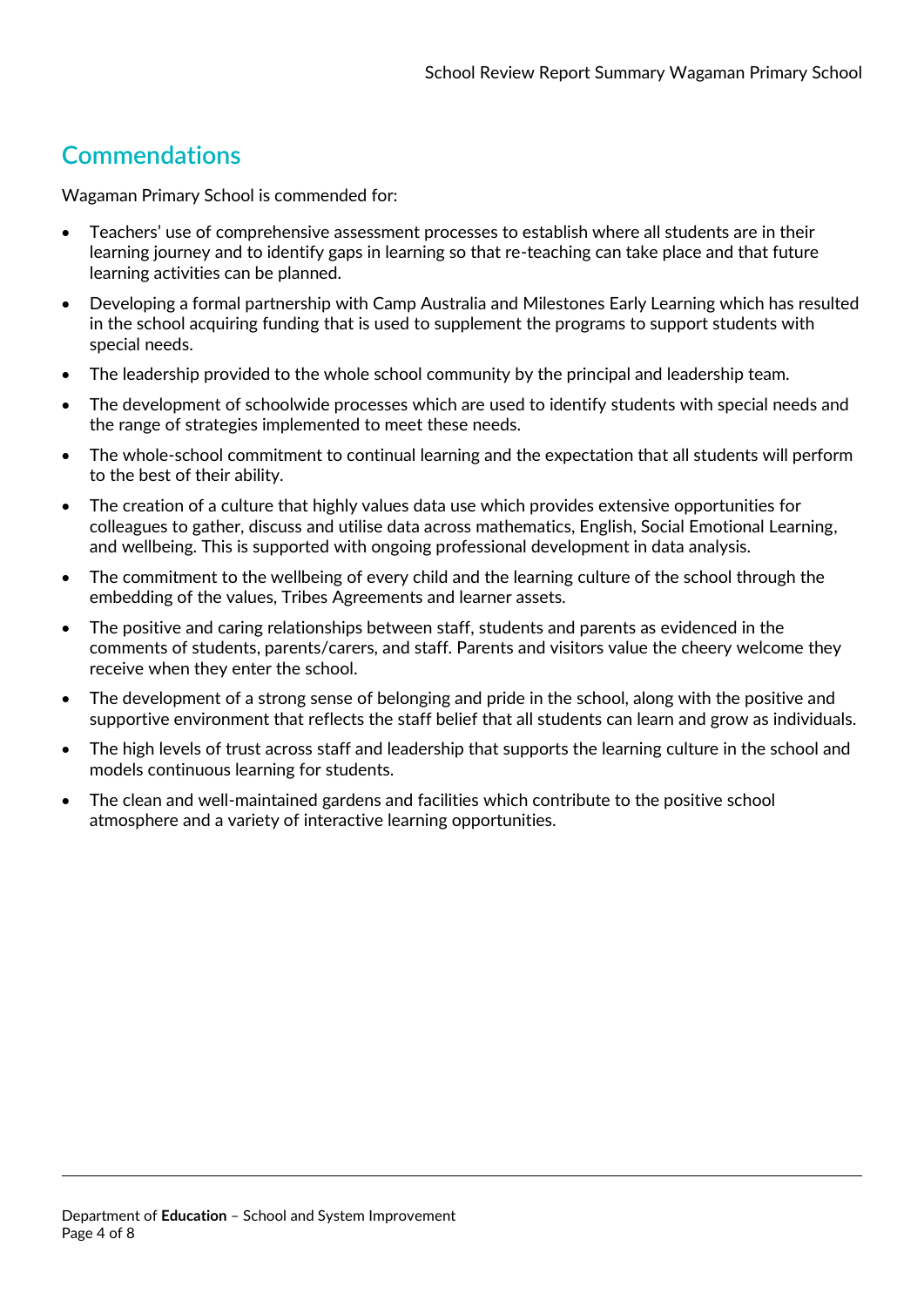### **Affirmations**

Wagaman Primary School is affirmed for:

- The development of a school-based maths scope and sequence chart based on the Australian Curriculum and New Zealand Maths Framework.
- Communicating student performance and wellbeing data to the school community.
- Developing a focus on the general capabilities and cross-curriculum priorities from the Australian Curriculum in teacher planning.
- The emerging appetite of staff to be involved in school-wide coaching and mentoring programs.
- The implementation of software that will enable the triangulation of longitudinal testing results, to support teachers identifying gaps in student learning and tracking these gaps back to the Australian Curriculum.
- Promoting and developing 'student voice' by joining the Northern Territory Learning Commission. This has resulted in the school investigating the feedback teachers give students.
- The work that has begun to extend cultural awareness from one-off whole-school events to being embedded in regular classroom activities.
- The development of a range of partnerships with parents, families, local businesses and community organisations which improve opportunities and outcomes for students.
- Using class newsletters, three-way conferences and the online application Seesaw to share the curriculum with parents.
- The commitment of staff to the future development of mentoring and coaching to provide feedback to support and improve teaching and learning.
- The implementation of professional development programs to support teachers to deliver the signature strategies identified in the ASIP.
- The training of staff through engaging experts in the inquiry pedagogy and the writing and reading process.
- The involvement and commitment of all teachers to ASIP implementation teams.
- Linking with neighbouring schools to share expertise to enhance teaching and learning.
- The way teams work collaboratively to plan, reflect on, and share practice.
- The commitment of the leadership team to support teachers in their understanding and implementation of the effective teaching methods, to ensure that there is consistency of practice evident in every classroom, every day.
- The willingness of staff to accept leadership roles throughout the school.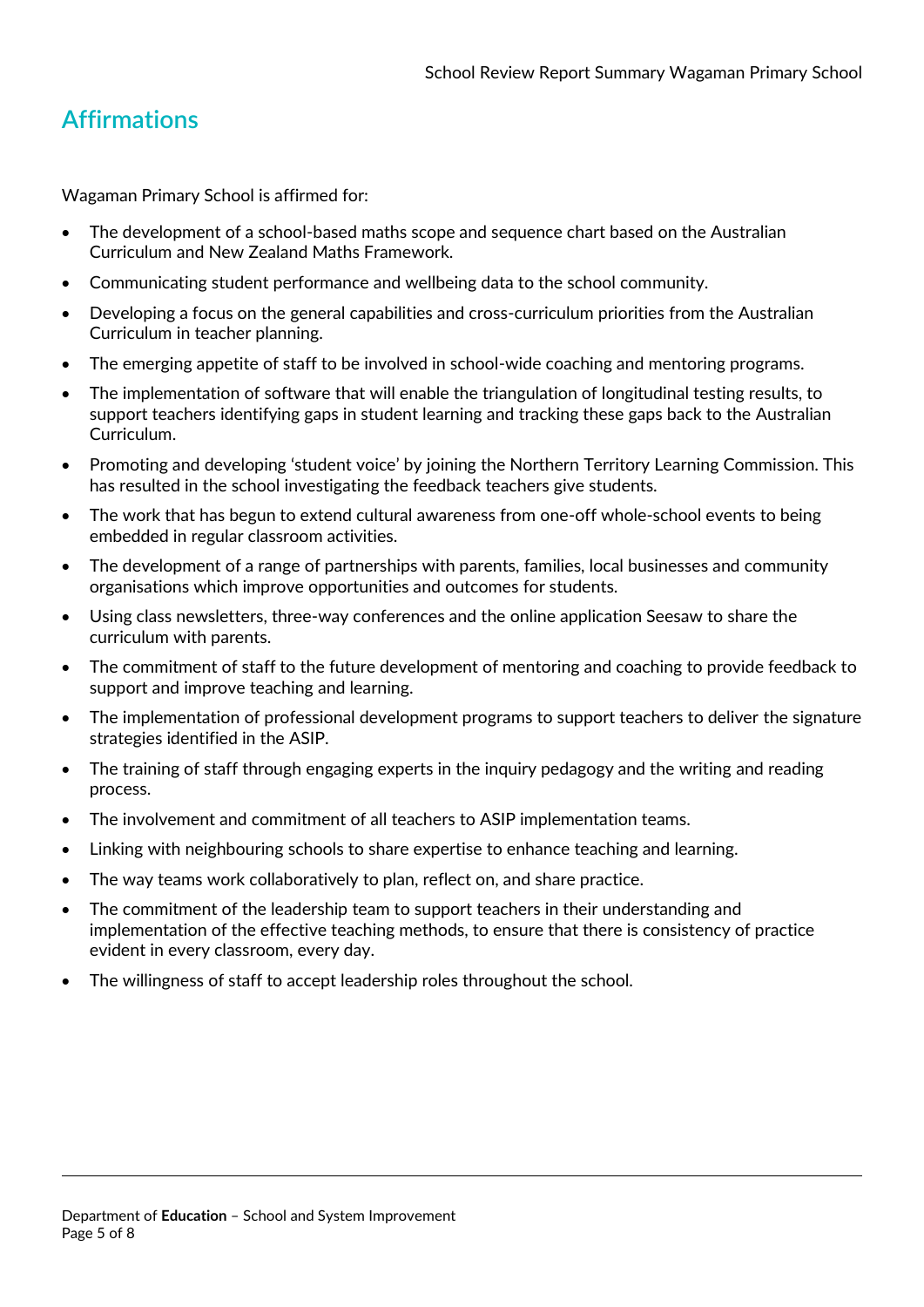#### **Recommendations**

It is recommended that Wagaman Primary School:

- Develop an explicit improvement agenda (EIA) which is consistent with the school's vision for teaching and learning, provides a narrow and sharp agenda focused on student outcomes, incorporates explicit targets for student achievement and wellbeing, is monitored regularly and is evaluated for effectiveness.
- Establish a data plan that incorporates the schedule for collection of school data and describes the responsibilities for collecting, analysing, using, and monitoring data at individual, cohort, and schoolwide levels. Continue to build data literacy of parents/carers, students and teachers so they understand and use the data to its fullest extent.
- Clarify and document the school's explicit and agreed position on the research-based teaching practices that need to be evident in every classroom.
- Develop a whole-school professional learning plan which is reflective of the explicit improvement agenda (EIA), linked to the professional and personal goals of all staff and informed by the school's evidence-based pedagogical practices.
- Document partnership agreements that explicitly outline student outcomes that the agreements are seeking to improve.